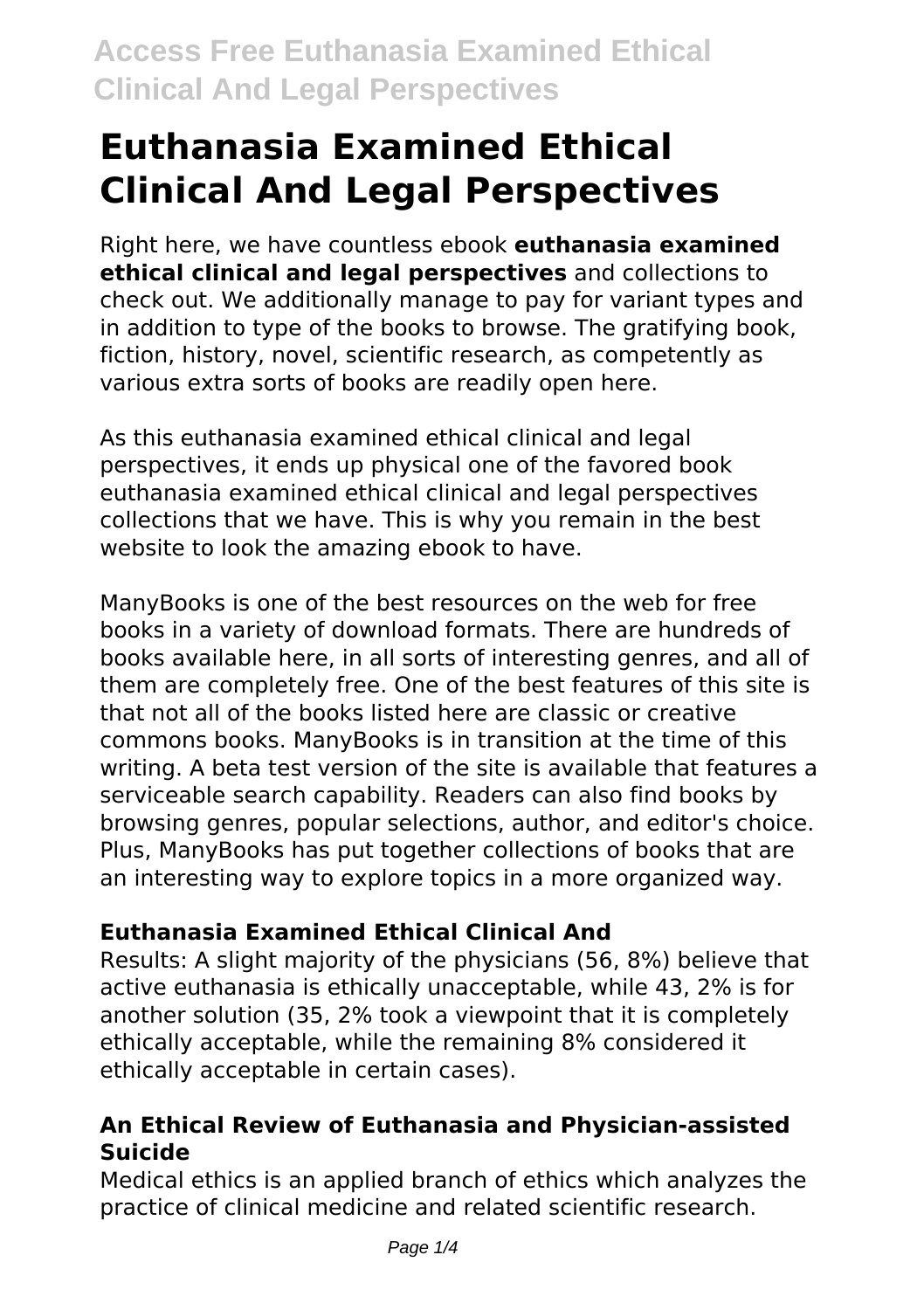# **Access Free Euthanasia Examined Ethical Clinical And Legal Perspectives**

Medical ethics is based on a set of values that professionals can refer to in the case of any confusion or conflict. These values include the respect for autonomy, non-maleficence, beneficence, and justice. Such tenets may allow doctors, care providers, and families ...

### **Medical ethics - Wikipedia**

The Legalisation of Euthanasia. Brian Pollard MB BS, FANZCA, Grad Cert Bioeth. Sydney, Australia. The legalisation of euthanasia is a constantly recurring topic for debate, in which the chief themes include the status of good medical and nursing care for the dying, its morality, legal detail and human rights, especially respect for personal autonomy and perhaps privacy, and the role of public ...

#### **The Legalisation of Euthanasia - International Association for Hospice ...**

Euthanasia or assisted suicide—and sometimes both—have been legalized in a small number of countries and states. In all jurisdictions, laws and safeguards were put in place to prevent abuse and misuse of these practices. ... When this view conflicted with the accepted ethical principle that patients are allowed to refuse a treatment option ...

### **Legalizing euthanasia or assisted suicide: the illusion of safeguards ...**

Research on psychosocial, ethical, and behavioral factors associated with the acceptance and uptake of COVID-19 vaccinations and boosters, particularly if boosters are needed at regular intervals; Social, ethical, and behavioral factors associated with and implementation challenges of rapid testing among employers and strategies to reduce barriers

#### **RFA-OD-22-005: Emergency Awards: RADx-UP - Social, Ethical, and ...**

Ezekiel Jonathan "Zeke" Emanuel (born September 6, 1957) is an American oncologist, bioethicist and senior fellow at the Center for American Progress.He is the current Vice Provost for Global Initiatives at the University of Pennsylvania and chair of the Department of Medical Ethics and Health Policy. Previously,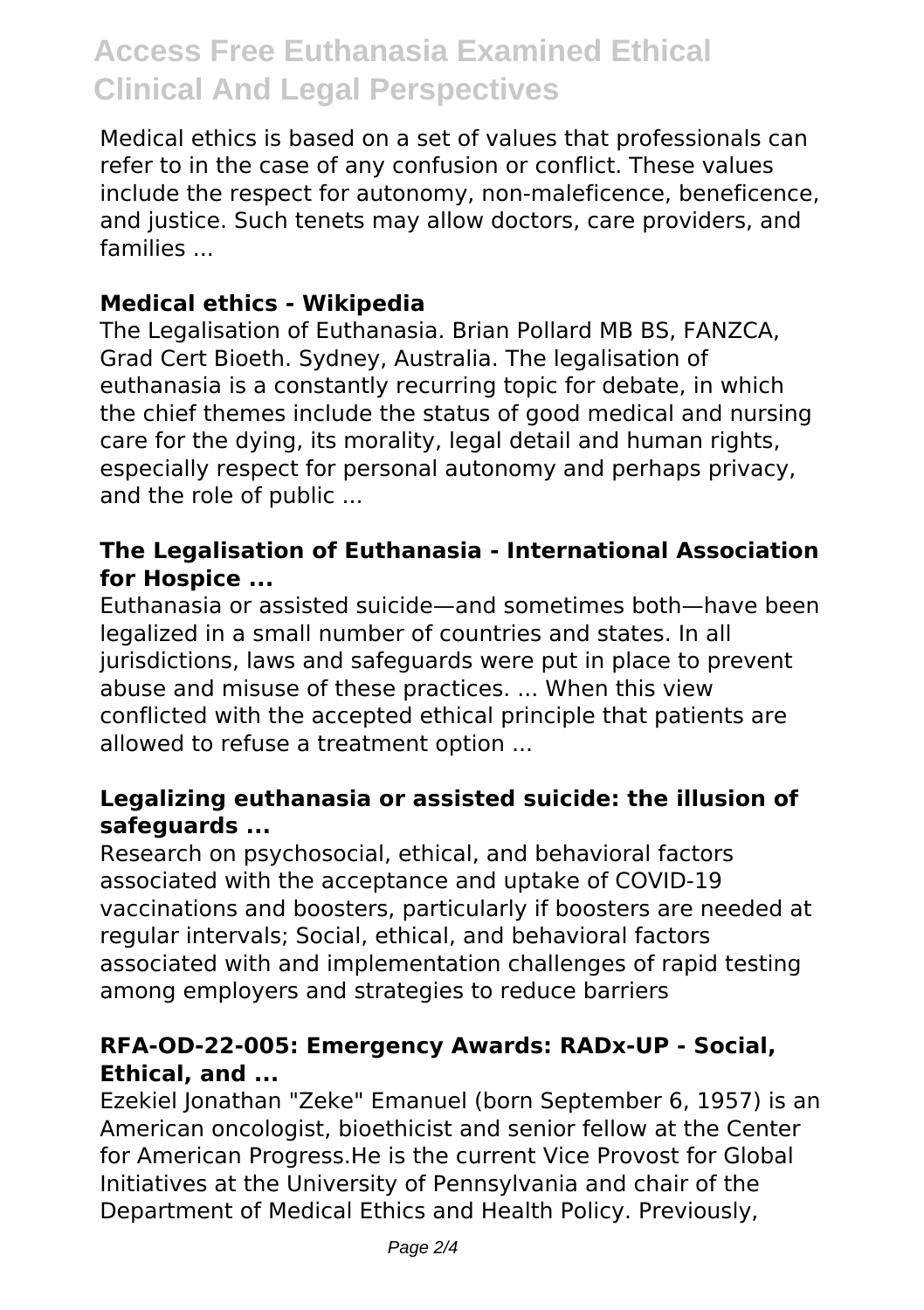# **Access Free Euthanasia Examined Ethical Clinical And Legal Perspectives**

Emanuel served as the Diane and Robert Levy University Professor at Penn.

# **Ezekiel Emanuel - Wikipedia**

The purpose of this Funding Opportunity Announcement (FOA) is to support innovative multi-disciplinary and multi-level (e.g., patient, clinician, interpersonal, health care system, community) research designed to understand how optimizing patientclinician communication and relationship affects health care outcomes in patients from populations with health care disparities.

### **Patient-Clinician Relationship: Improving Health Outcomes in ...**

Emphasis is on mastering scanning technique, and identifying pathology. Students will fulfill all expected clinical competencies, while preparing for their national registry exams. This is the final clinical course for mastering sonography skills as an entry-level sonographer. This is an 18-week course to include 712 clinical hours.

# **Full Course List | Baker College**

The subject explores current debates such as euthanasia and the medicinal cannabis. From this, students will be required to understand the Australian legal and ethical codes, subsequent implications of the current debates and implications for End of Life Care and decision making for the person, family and carer.

# **Bachelor of Nursing in Adelaide, Brisbane, Sydney & Melbourne | Torrens ...**

President's Comm'n for the Study of Ethical Problems in Medicine and Biomedical and Behavioral Research, Deciding to Forego Life-Sustaining Treatment 16-18 (1983). ... her from "terminat[ing] her pregnancy by an abortion "performed by a competent, licensed physician, under safe, clinical conditions,''' id ... in Euthanasia Examined 261, 289 (J ...

# **WASHINGTON, et al., Petitioners, v. Harold GLUCKSBERG et al.**

topices include moral reasoning, patient autonomy,